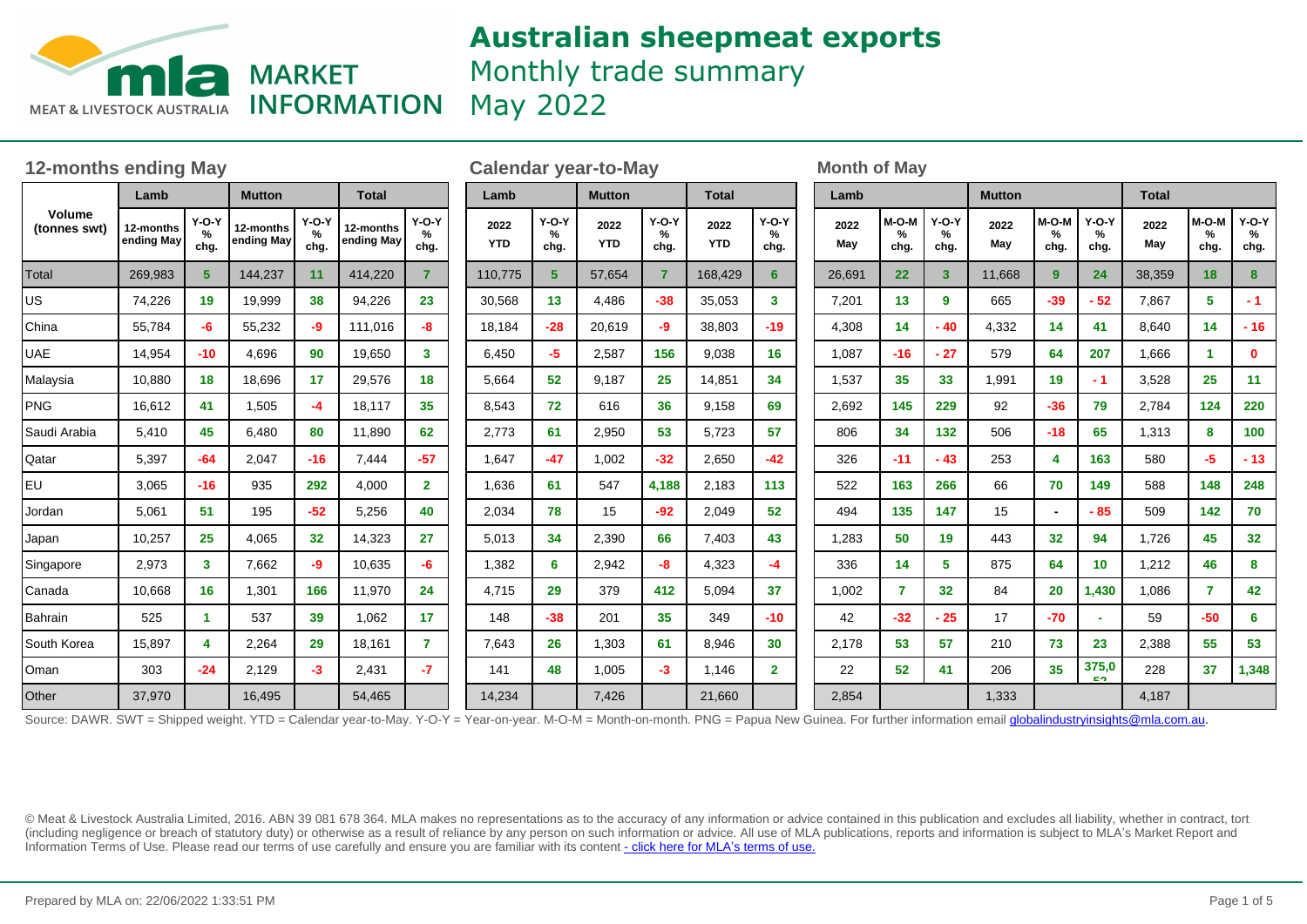

### **Australian sheepmeat exports**

Monthly trade summary May 2022



Source: DAWR, Prepared by MLA



Source: DAWR, Prepared by MLA



Source: xe.com, Prepared by MLA





Source: DAWR, Prepared by MLA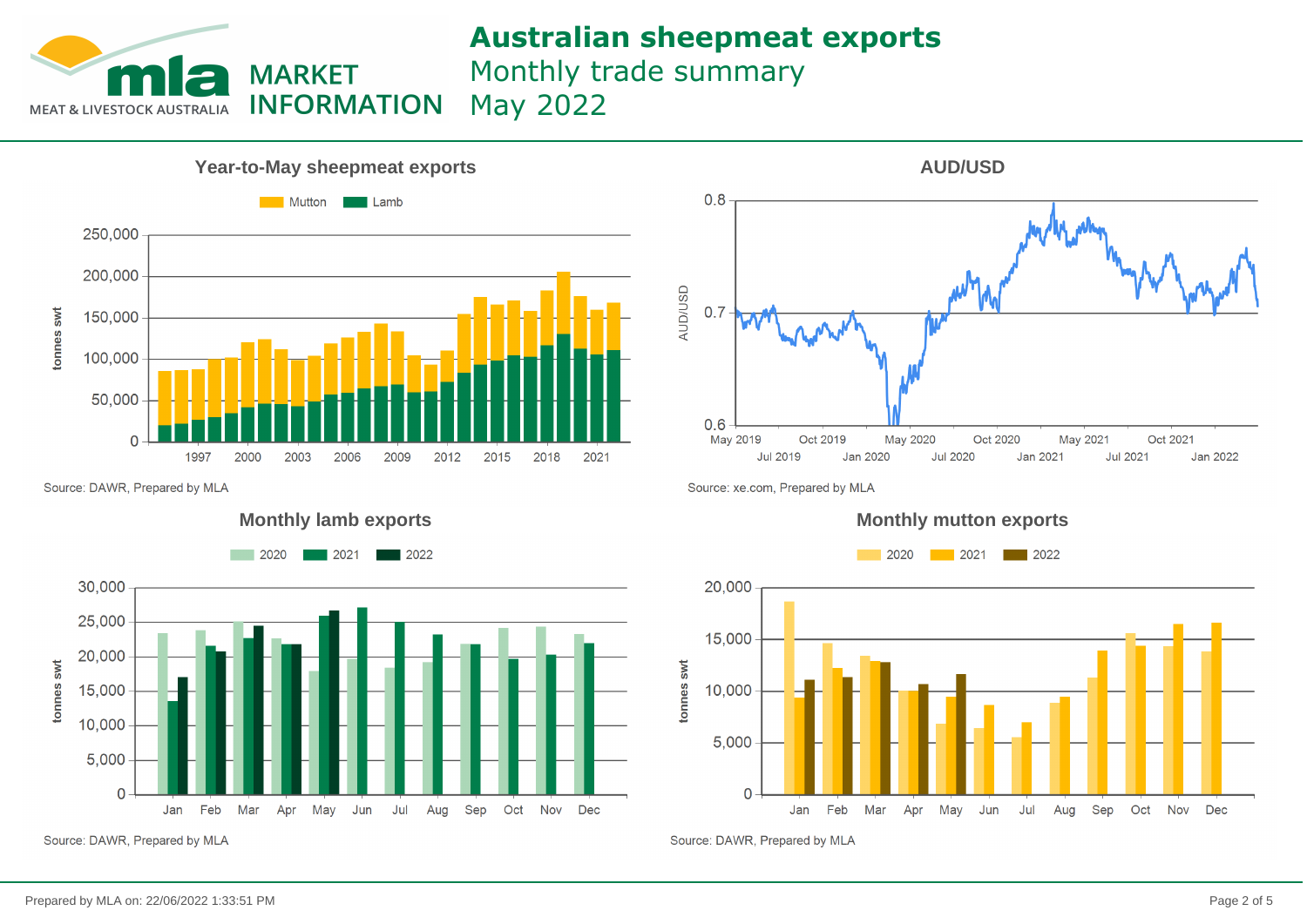

## **Australian sheepmeat exports**

Monthly trade summary

May 2022



Source: DAWR, Prepared by MLA



**Year-to-May sheepmeat exports to the US Year-to-May sheepmeat exports to China**



Source: DAWR, Prepared by MLA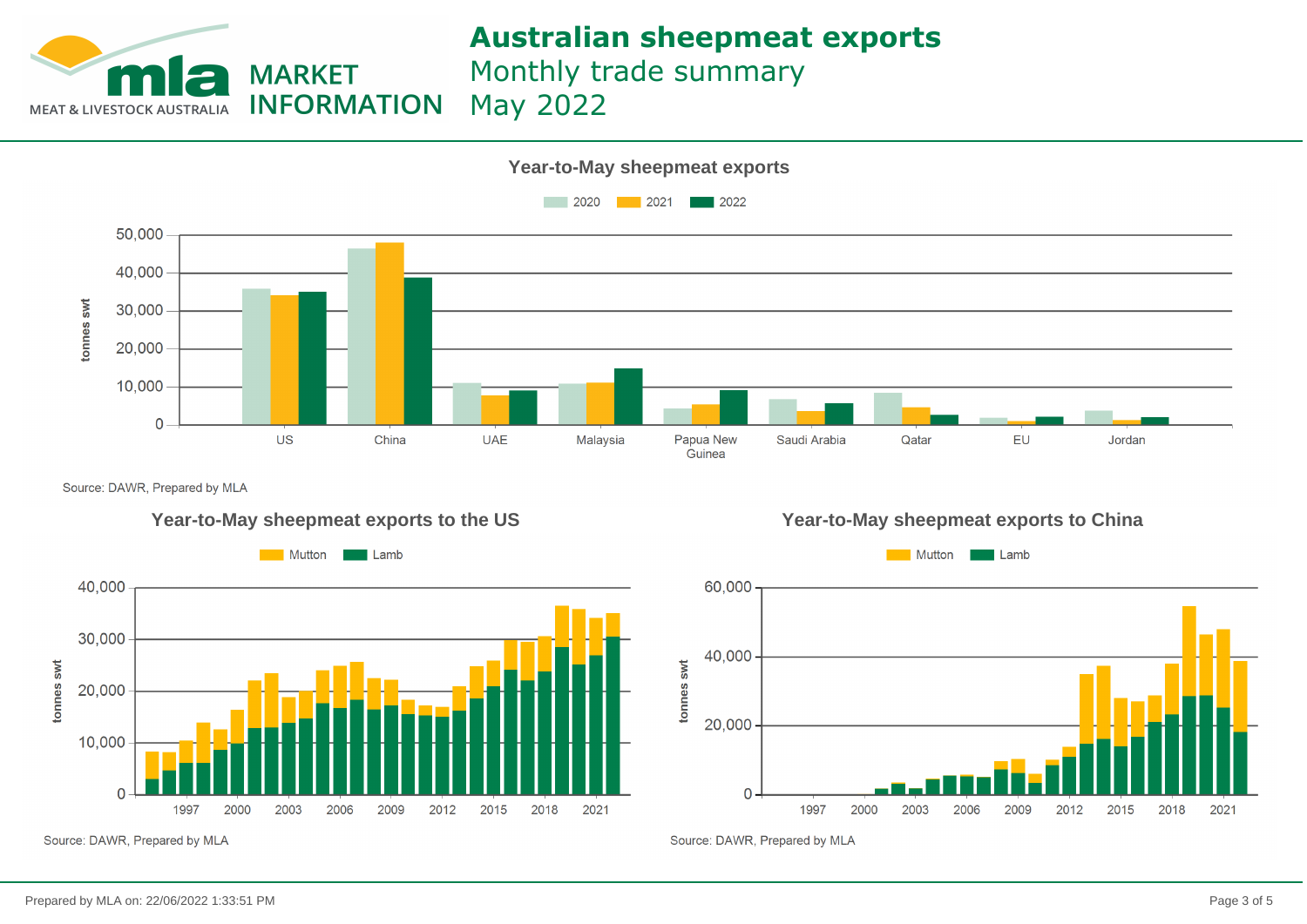

# **Australian sheepmeat exports**

Monthly trade summary

May 2022





Source: DAWR, Prepared by MLA

### **Year-to-May sheepmeat exports to PNG**



Source: DAWR, Prepared by MLA

Source: DAWR, Prepared by MLA